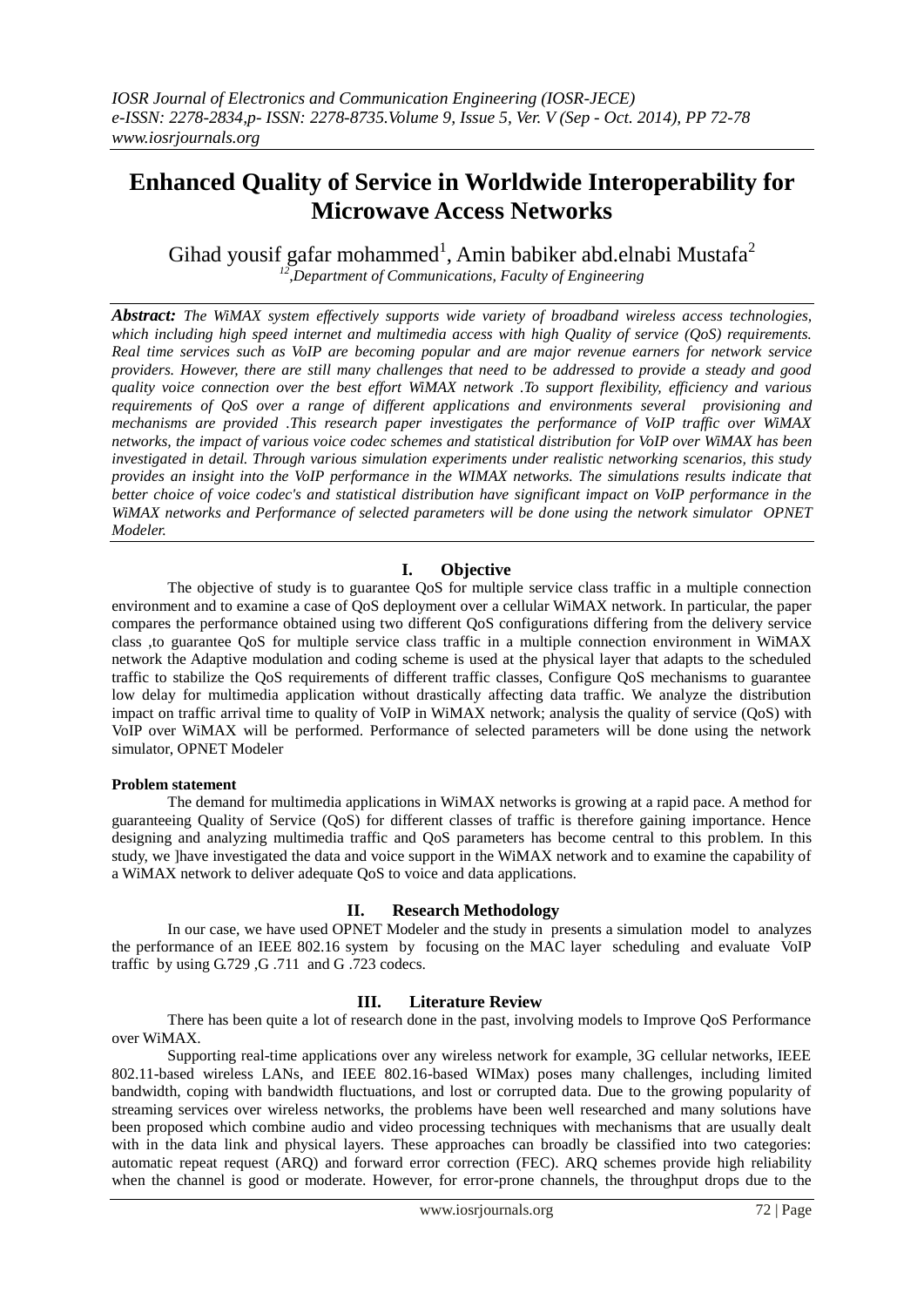increased frequency of retransmissions. In order to counter this effect, hybrid ARQ schemes are used which combine the FEC with the ARQ schemes.

As far as VoIP is concerned, an assessment of the Internet in supporting toll-quality telephone calls was conducted in [1]. In order to provide good service and to meet the user demands, research has been in progress both in wireless technologies and VoIP network system. VoIP is becoming more and more popular especially after the deployment of WiMAX network in many countries [2]. Different aspects of VoIP over WiMAX have been addressed by researchers.

The authors in [3] have investigated the data and voice support in the WiMAX network. The aim of their work was to examine the QoS deployment over WiMAX network and compare the performance obtained using two different WiMAX services classes i.e. UGS and ertPS. Supporting real-time applications over any wireless network (for example, 3G cellular networks, IEEE 802.11-based wireless LANs, and IEEE 802.16 based WiMax) poses many challenges, including limited bandwidth, coping with bandwidth fluctuations, and lost or corrupted data. Due to the growing popularity of streaming services over wireless networks, the problems have been well researched and many solutions have been proposed which combine audio and video processing techniques with mechanisms that are usually dealt with in the data link and physical layers. These approaches can broadly be classified into two categories: automatic repeat request (ARQ) and forward error correction (FEC). ARQ schemes provide high reliability when the channel is good or moderate. However, for error-prone channels, the throughput drops due to the increased frequency of retransmissions. In order to counter this effect, hybrid ARQ schemes are used which combine the FEC with the ARQ schemes.

As far as VoIP is concerned, an assessment of the Internet in supporting toll-quality telephone calls was conducted in [4]. in [5] studied performance of scheduling algorithms for WiMAX networks. Some of their work are quite related with our works. However they focused mainly on implementing some existing scheduling algorithms.

The purpose of this study was to examine a case of QoS deployment over a cellular WiMAX network and to examine the capability of a WiMAX network to deliver adequate QoS to voice and data applications. The methodologies taken include creating the WiMAX network, deploying the required applications, deploying QoS configurations within the WiMAX last-mile, adjusting the QoS configurations within the WiMAX cells to meet voice requirements, and further adjusting the QoS configurations to improve data application performance, without degrading the performance of voice. This topic was identified as being importance to researcher and manufacturers in providing them the necessary background for theirworks. The paper is organized as follows. Section 2 explains the QoS in IEEE 802.16. Section 3 provides an overview of VoIP including R-Score and MOS. Section 4 provides the design of system model. The results are presented in Section 5. Finally, Section 6 concludes the paper and according to this study provide d good result. In [6], a study was conducted, where active and passive traffic measurements were taken to identify the issues involved with the deployment of voice services over the IP network. The results show that QoS differentiation is not needed in the current backbone, but new protocols and mechanisms need to be introduced to provide better protection against link failures. The reason is that link failures are followed by long periods of routing instability during which packets are dropped because of being forwarded along invalid paths. The study in [7] presents a simulation model and analyzes the performance of an IEEE 802.16 system by focusing on the MAC layer scheduling for VoIP traffic using AMR codecs. However, for IP networks, the aggregate background traffic affects the performance of VoIP. A rapid growth has been noticed in various wireless technologies in recent years.

A rapid growth has been noticed in various wireless technologies in recent years. This has resulted in an increase in demand for wireless data services and multimedia application such as VoIP, streaming audio and video [12]. In order to provide good service and to meet the user demands, research has been in progress both in wireless technologies and VoIP network system. VoIP is becoming more and more popular especially after the deployment of WiMAX network in many countries [13]. Different aspects of VoIP over WiMAX have been addressed by researchers. The authors in [14] have investigated the data and voice support in the WiMAX network. The aim of their work was to examine the QoS deployment over WiMAX network and compare the performance obtained using two different WiMAX services classes i.e. UGS and ertPS. The author in [15] has pointed out different factors like delay, jitter and packet losses and discussed how WiMAX network can deal with them.

### **QoS Service Classes in WiMAX**

WiMAX accords network operators the opportunity to deliver a wealth of services to distinguish their offerings and attract a tiered range of subscribers. It features a diversity of flow types that can be used to improve performance for voice, video, and data. For example, a user having a Voice over IP (VoIP) application needs a real-time data stream unlike another one transferring an FTP file. The IEEE802.16 WiMAX standard offers four categories for the prioritization of traffic named as nsolicited Grant Service (UGS), Real-Time Polling Service (rtPS), Non-Real Time Polling Service (nrtPS), and Best Effort, there is a fifth type QoS service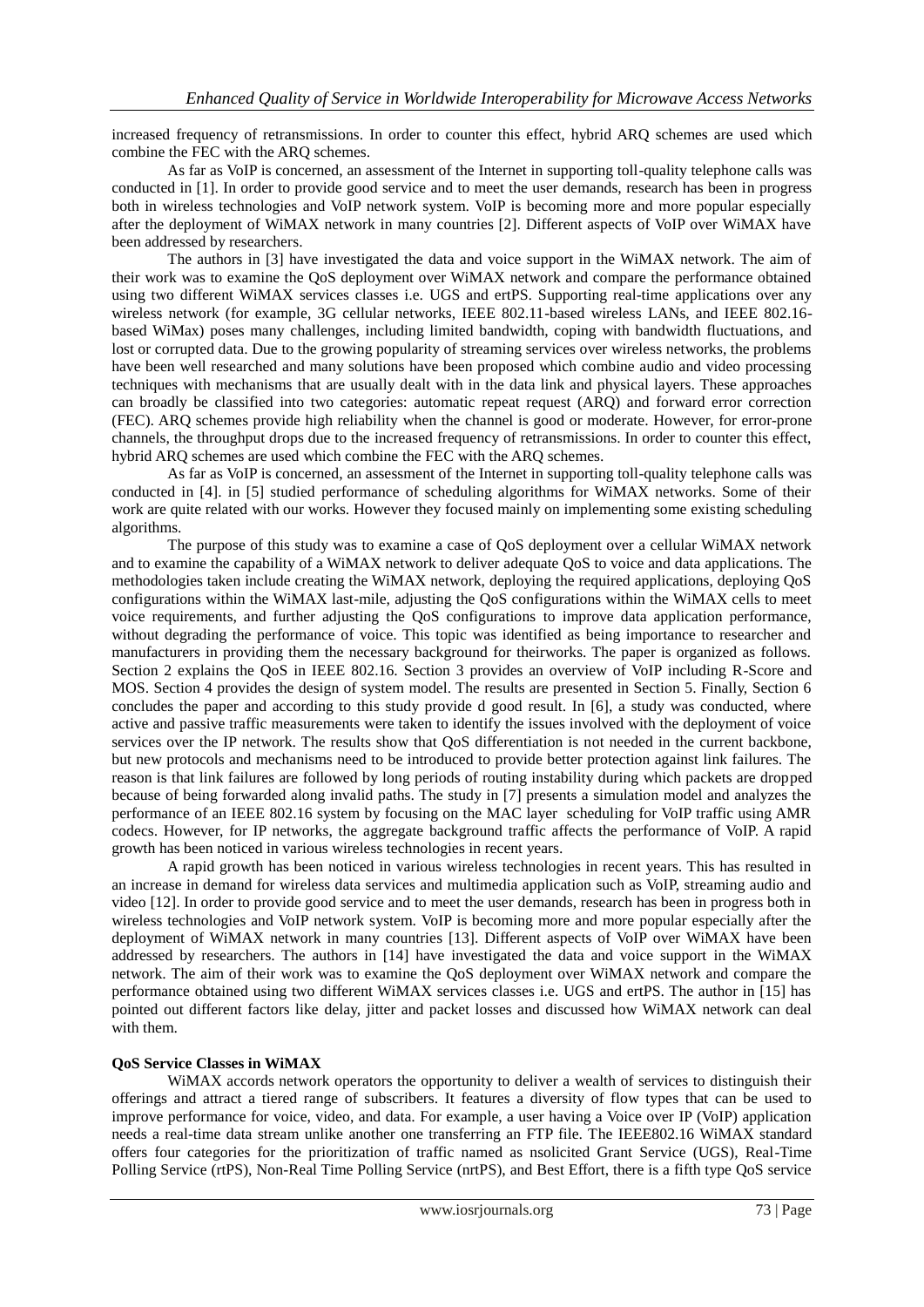class which is added in 802.16e standard, named as: extended real-time Polling Service (ertPS). IEEE 802.16 has five QoS classes [8].

### **VoIP Transport System**

# **IV. Voip Technology**

VoIP uses a combination of protocols for delivering phone data over networks. Various signaling protocols are used, SIP and H.323 can be regarded as the enabler protocols for voice over IP (VoIP) services [9]. VoIP communications require these signaling systems to setup, control, initiate a session and facilitate real-time data transfer in order to provide clear communications. SIP and H.323 works in conjunction with the Real Time Transport Protocol (RTP) and the User Datagram Protocol (UDP) to transfer the voice stream. Voice data is putted in data packets using the RTP protocol. The RTP packets, enclosed inside the UDP packets, are then transferred to the receiver.

#### **VoIP Codecs**

RTP and UDP protocols are the logical choice to carry voice when TCP protocol favors reliability over timeliness. Voice signals are digitally encoded. This means that each voice signal is converted from digital to analog and back. The analog signal is firstly sampled based on a sampling rate of 8 KHz, 8 bits per sample is the most frequently cases. Next, the output is encoded according to many factors: the compression rate and the framing time or the frames length. Finally, one or more of these frames are encapsulated into an RTP/UDP/IP packet for transmission over the network. All these practices are accomplished by one of various audio codecs, each of which vary in the sound quality, the bandwidth required, the computational requirements, encoding algorithm and coding delay [9, 10, 11] :

• G.711 is the default standard for all vendors, very low processor requirements. This standard digitizes voice into 64 Kbps and does not compress the voice, It performs best in local networks where we have lots of available bandwidth.

• G.729 is supported by many vendors for compressed voice operating at 8 Kbps. Excellent bandwidth utilization and Error tolerant with quality just below that of G.711.

• G.723.1 was once the recommended compression standard. It operates at 6.3 and 5.3 Kbps. High compression with high quality audio. Although this standard reduces bandwidth consumption, voice is much poorer than with G.729 and is not very popular for VoIP.



#### **Simulation**

**Fig [1]:** The wimax network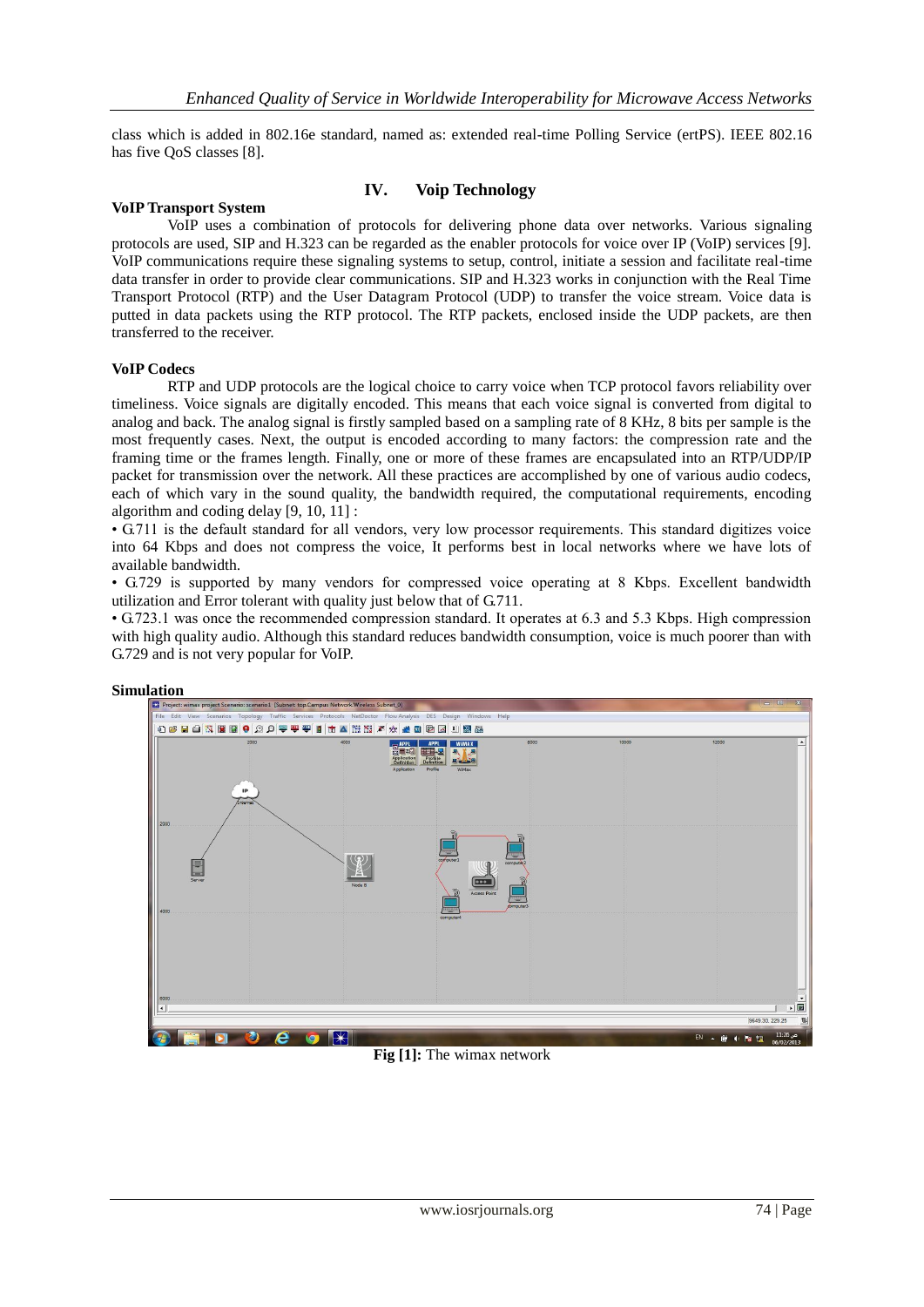

### **Performance Metrics**

In this study, we used the following multi metrics to evaluate the performance of WiMAX in terms of end to end QoS for VoIP, according to figures below .As VoIP packets travel through a network, there evidently are some congestion and channel related losses. In addition, the packets suffer delay, depending on the congestion at the intermediate routers. Both the loss and delay of packets adversely affect the quality of VoIP calls, which is generally expressed.



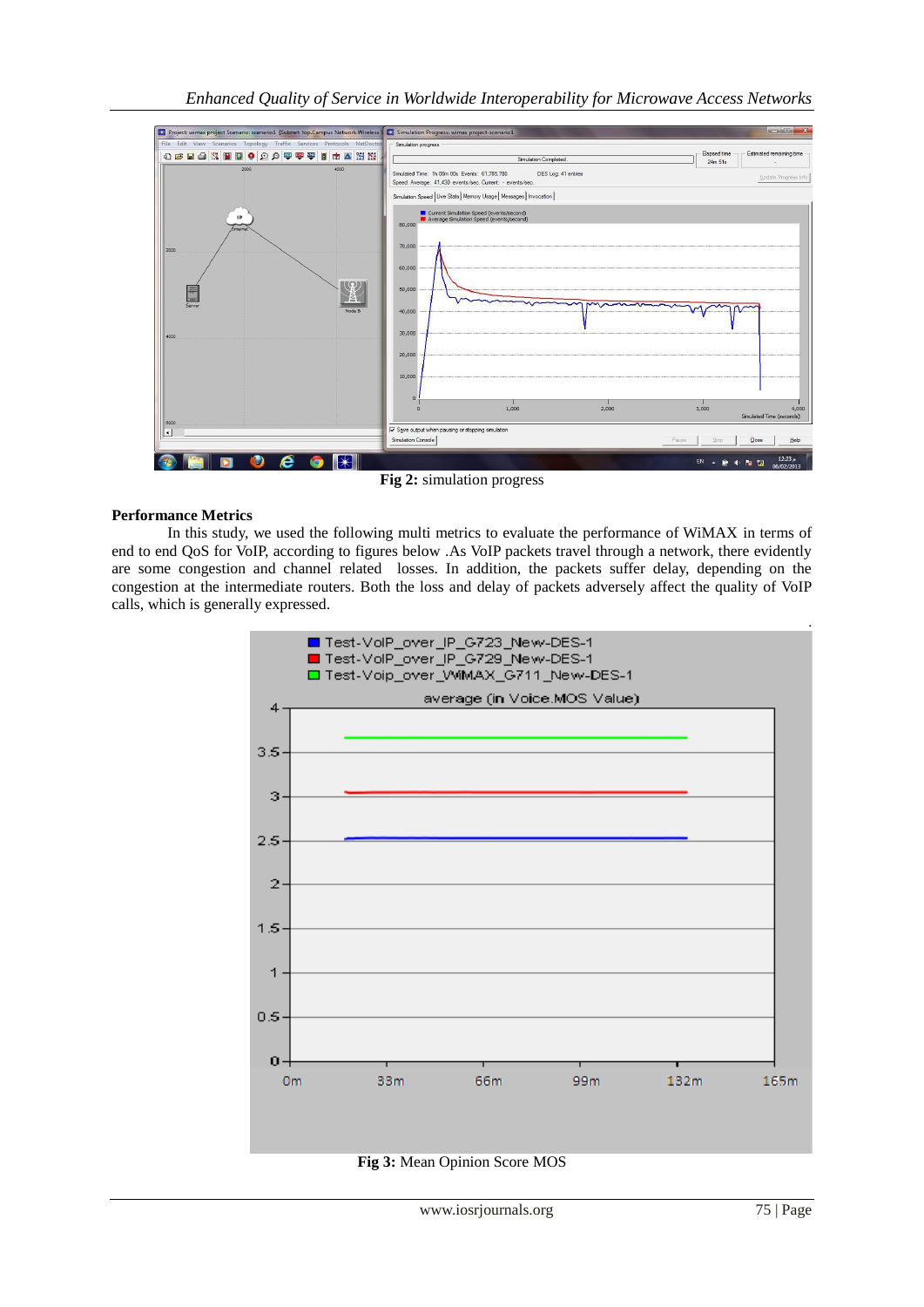

**Fig. 4:** Voice Packet End-to-End Delay for G.711, G.723 and G.729



**Fig 5:** Average in voice packet End to End Delay



**Fig 6:** Average in voice jitter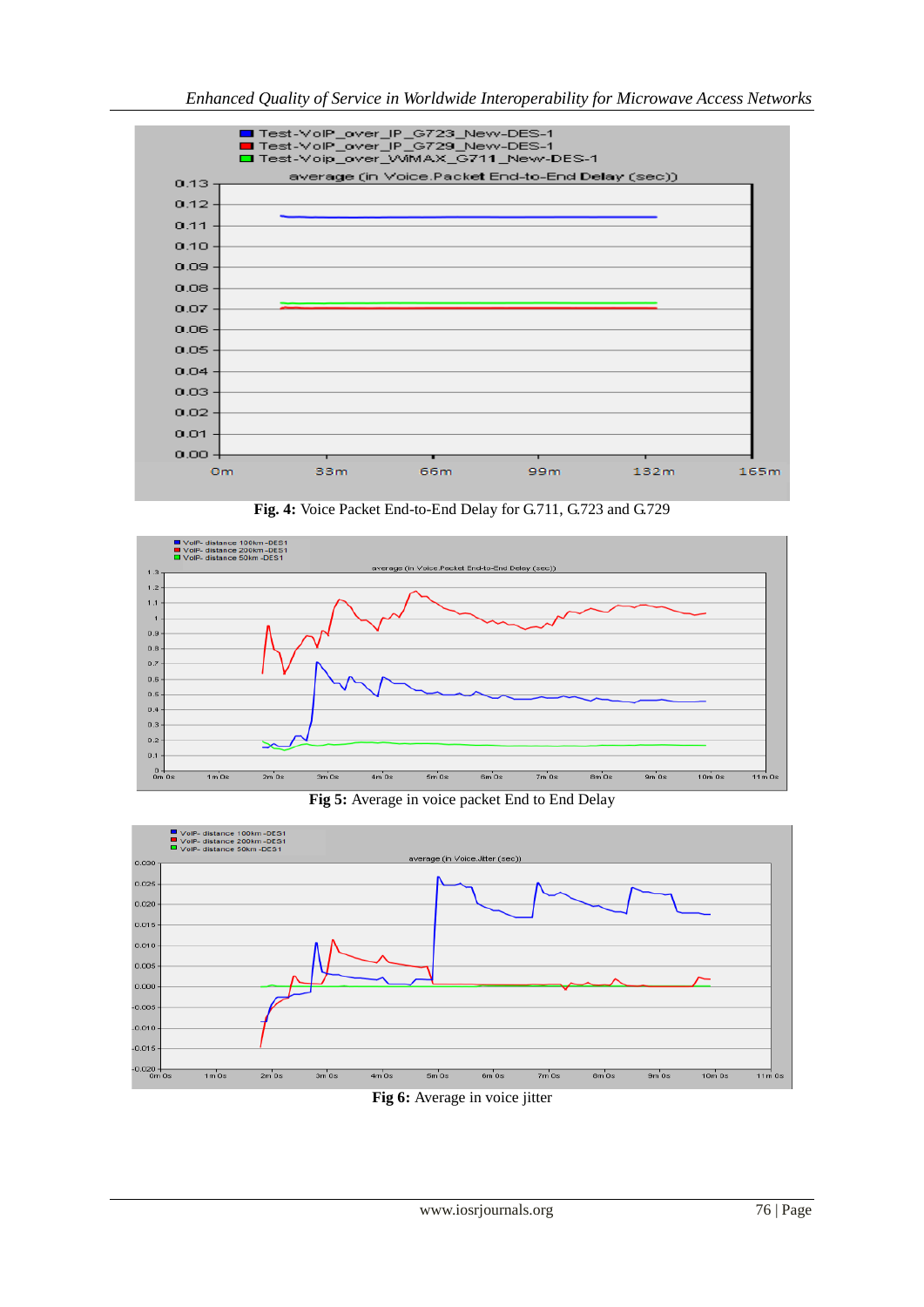### **V. Analysis:**

Figure1 shown below is the simulation set up which is used for WiMAX network with multiple subscriber station which is in the range of Node B is deployed using the wireless simulator OPNET. The Base Station and the core network are connected to each other by server backbone through an IP backbone and also through an ASN gateway which controls the mobile nodes mobility. The server backbone is also connected further to the voice server which is configured as the SIP server. Service Provider Company network is formed by the combination of the Base Station, IP backbone, ASN gateway, server backbone and the voice server. To control the mobility of the mobile nodes a Generic Routing Encapsulation tunnel is set between the Base Station and the ASN gateway Now the various voice codec's are used for voice over IP calls and the variation in the following parameters is studied i.e . Also very few voice codec's could be modelled that are G.723.1 with 5.3kbps, G 726 with 32kbps and G 728 with 16kbps

Fig 2 shown simulation progress.. Also very few voice

Fig 3: present the MOS for G.711, G.729, G.723. It is observed that, the MOS significantly increases (above 3.5), indicating the improvement of the call quality of VoIP streams and according to this the voice over IP in WIMAX for G.711codec is the best.

The effect of delay In a VoIP system, the total mouth to ear delay is composed of three components: codec delay, play out delay , and network delay Codec delay represents the algorithmic and packetization delay associated With the codec and varies from codec to codec. For example the G.729a codec introduces a delay .Playout delay is the delay associated with the receiver side buffer required to smooth out the jitter for the arriving packet streams. Network delay is the one way transit delay across the IP transport network from one gateway to another Thus, the total delay is.

 $d = d_{codec} + d_{playout} + d_{network}$ 

Fig 4 shown Packet End to End delay : This parameter gives the total voice packet delay i.e. the mouth to ear delay between the users. In all simulations, the mean end to end delay is shown for the all the users in the network research have confirm that packet delay of 100ms doesn't do any problem, but if the delay grow up to 150ms the voice signal is damage . The service providers have to guarantee that the delay happen is equal or less than 100ms .and according to fig 4 the delay in G.729 and G.723 gives best result .

Fig 5,6 shown Average in voice packet End to End Delay and average in voice jitter according three distances 50,100,200 km and at 50 km low jitter and delay.

### **VI. Conclusion**

This implementation was performed using OPNET. In our OPNET modeler implementation of VOIP over WiMAX, there are some parameters specified as IEEE802.16 parameters to evaluate QoS and some specified as Voice parameter's with different codecs. The simulation study was carried out to evaluate the performance of VoIP over the WiMAX networks. Different parameters such as MOS value, packet end-to-end delays , jitter and voice packets end to end delay according to three distance (50,100,200 km) , were used to measure the performance of VoIP over WiMAX. Three voice codecs i.e G.711, G.723 and G.729 were simulated in order to find the most appropriate voice codec for VoIP over WiMAX network. The simulation results showed that VoIP performed best under the G.711 codec as compared to the G.723 and G.729 codecs. The research findings also show that VoIP applications can perform better under the G.729 codec and the distance has large effect on voice quality .According to fig 5,6 the end to end delay and jitter increasing if the distance increased

Based on the results obtained in this paper through simulation, the options presented in this thesis can be seen as positive solutions

#### **Reference**

- [1]. IEEE Standard for Local and Metropolitan Area Networks Part 16: Air Interface for Fixed Broadband Wireless Access Systems, IEEE Standard 802.16-2001 Working Group Std., 2002.
- [2]. E. Halepovic, M. Ghaderi and C. Williamson, "Multimedia application performance on a WiMAX network," in Proc. Of Annual Multimedia Computing and Networking Symposium,2009 [3] I. Adhicandra, "Measuring data and voip traffic in wimax networks," Arxiv Preprint arXiv:1004.4583, 2010.
- [3]. A.P. Markopoulou, F.A. Tobagi, and M.J. Karam, "Assessment of VoIP Quality over Internet Backbones," Proc. IEEE INFOCOM '02, vol. 1, pp. 150-159, 2002.
- [4]. B. L. Dang, Y. Zhao, V. Prasad, I. Niemegeers, "Performance study of scheduling algorithms for WiMAX networks", OPNETWORK 2007.
- [5]. C. Boutremans, G. Iannaccone, and C. Diot, "Impact of Link Failures on VoIP Performance," Proc. 12th Int'l Workshop Network and Operating Systems Support for Digital Audio and Video, pp. 63-71, 2002.